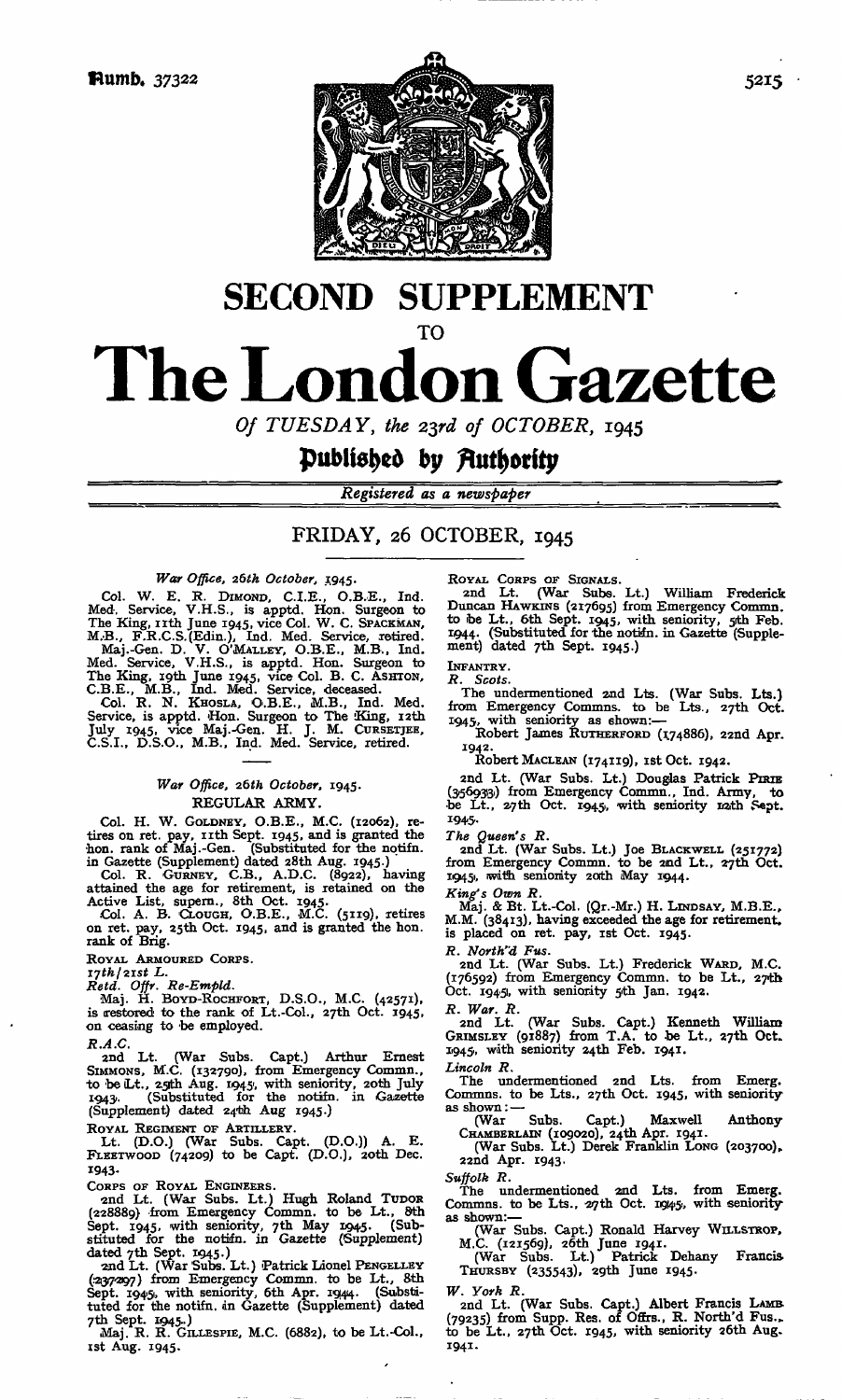*Green Howards.*

2nd Lt. (War Subs. Lt.) Howard Clifford Spencer CHILMAN (180125) from Emerg. Commn. to be Lt., 27th Oct. 1945, with seniority 27th Max. 1944. *R.S. Fus*

The undermentioned 2nd Lts. (War Subs. Lts.) from Emergency Commns., to be Lts., 27th Oct.<br>
1945, with seniority as shown: —<br>
James Bruce William BRECKENRIDGE (138810),

3ist Jan. 1941. Kenneth Donald BRIGHT (113790), 2ist May

1941.

*R.W. Fus.*

Lt. (War Subs. Capt.) Jerome Leighton PARKER (66774), from T.A., to be Lt., 27th Oct. 1945, with seniority, 24th Feb. 1941, next below Lt. (War Subs. Capt.) B. G. PuGH (75575).

-S. *Wales Bord*

2nd Lt. (War Subs. Capt.) Donald Francis Herbert COLLINS, M.C. (153928), from Emergency Commn., to be Lt., 27th Oct. 1945, with seniority, 13th Nov. 1942.

and Lt. (War Subs. Capt.) Robert Douglas GOULD (100268), from Emergency Commn., Ind. Army, to be Lt., 27th Oct. 1945. with seniority, 27th Sept. 1943-

*K.O.S.B.*

Lt.-Col. L. F. MACHIN, M.C. (9399), on completion of period of service in commd. remains on full pay Jsupern.), ist Aug. 1945. Maj. R. P. REID, D.S.O. (13802), to be Lt.-Col.,

ist Aug. 1945. Lt. (War Subs. Capt.) Sydney Charles WARMAN (134856), from Emergency Commn., to be Lt., 27th Oct. 1945, with seniority, i8th Mar. 1939. *Cameronians.*

2nd Lt. (War Subs. Lt.) Richard Byerley PARKES (219196), from Emergency Commn., Loyal R., to be Lt., 27th Oct. 1945, with seniority, i6th July 1945

*Inniskilling Fus.*<br>Maj. J. R. C. CrossLE (18908), from h.p. list, to be Maj., roth Aug. 1945.

Maj. B. J. MAHON (34877) is placed on the h.p.<br>list on account of disability, 24th Oct. 1945.

*Gloster R.*

Lt. (War Subs. Capt.) Noel Salusbury WATKIN-WILLIAMS (180166), from Emergency Commn., to be Lt., 27th Oct. 1945, with seniority, 23rd Sept. 1938.

2nd Lt. (War Subs. Lt.) Patrick William WELLER<br>(126470), from Emerg. Commn., Midd'x R., to be<br>Lt., 27th Oct. 1945, with seniority, 13th Aug. 1941. *Worcester R.*

2nd Lt. (War Subs. Capt.) Alan Ernest JAMES '(87165), from T.A., to be Lt., 27th Oct. 1945, with seniority, 5th Mar. 1941.

*E. Lam. R.*

Lt. John Arthur UNDERWOOD (68850), from Supp. Res. of Offrs., to be Lt., 27th Oct. 1945, with seniority, ist Mar. 1941.

*D.W.R.*

2nd Lt. (War Subs. Lt.) Graham Charles TEDD (156235), from Emerg. Commn., The King's R., to :be Lt., 27th Oct. 1945, with seniority, 2ist Aug. 1943-

ROYAL ARMY CHAPLAINS' DEPARTMENT. The Rt. Rev. Mgr. J. COGHLAN, C.B.E., B.A. •(10903), Chapln. to the Forces, ist Cl. (R,C.), retires on ret. pay, 27th Oct. 1945.

ROYAL ARMY SERVICE CORPS.<br>2nd Lt. (War Subs. Maj.) Ernest MARSHALL,<br>0.B.E. (189134), from Emergency Commn., to be<br>1.t., 14th July 1945, with seniority, 18th June 1940.<br>(Substituted for the notifn. in Gazette (Supplement) dated i3th July 1945.)

*Temp. Commn. .*

War Subs. Maj. J. H. L. WHELEN (76098) on com-<br>pletion of service, to relinquish his commn., 27th 'Oct. 1945, and is granted the hon. rank of Lt.- Col.

ROYAL ARMY MEDICAL CORPS.<br>
Maj.-Gen. Sir Percy S. TOMLINSON, K.B.E., C.B.,<br>
D.S.O., F.R.C.P., ret. pay, is apptd. Col.-Comdt.,<br>
27th Aug. 1945, vice Maj.-Gen. J. W. WEST, C.B.,<br>
C.M.G., C.B.E., LL.D., M.B., M.Ch., ret. pay

the rank of Lt.-Col.

ROYAL ELECTRICAL AND MECHANICAL ENGINEERS.<br>Lt. (War Subs. Capt.) S. LONGSTAFF (123634) to<br>be Capt., 4th Aug. 1945, with seniority, 1oth Dec.<br>1937. (Substituted for the notifn. in Gazette (Supplement) dated 3rd Aug. 1945.) Lt. (War Subs. Capt.) P. J. EGAN (roi23?) to be

Capt., 4th Sept. 1945, with precedence next below<br>Capt. J. R. EDGAR (101148).

THE ARMY DENTAL CORPS. *Retd. Offr. Re-Empld.* Maj. S. A. RODDA (27139) reverts to ret. pay on ceasing to be employed on account of disability, 25th Oct. 1945, and is restored to the rank of Lt.-Col. MEMORANDA.

Maj. B. J. MAHON (34877), h.p. list (late Innis-killing Fus.) retires on account of disability, 24th

Oct. 1945.<br>
Maj. J. H. F. CoLLINGWOOD, M.B.E. (35657), late<br>
4th H., h.p. list, retires on ret. pay on account of<br>
disability, 27th Oct. 1945, and is granted the hon.<br>
rank of Lt.-Col.<br>
Lt.-Col. (Qr.-Mr.) W. P. BRITTON, O.

FR.E. List, having exceeded the age for retirement,<br>E.R.E. List, having exceeded the age for retirement, is placed on ret. pay, 27th Oct. 1945.

REGULAR ARMY RESERVE OF OFFICERS. ROYAL ARMOURED CORPS.

*8th H.*

Capt. J. R. B. ARMSTRONG (59061) having attained the age limit of liability to recall, relinquishes his commn., 24th Aug. 1945, retaining the rank of Capt. *nth H.*

2nd Lt. (War Subs. Capt.) G. E. C. DIER (56644) from Supp. Res. of Offrs., to be 2nd Lt., 28th Sept. 1945, retaining his present seniority.

*I2th L.*

Capt. A. S. C. BROWNE (8279) having attained<br>the age limit of liability to recall, ceases to belong<br>to the Res. of Offrs., 28th Aug. 1945, and is granted<br>the hon. rank of Maj. (Substituted for the notifn.<br>in Gazette (Suppl

ROYAL REGIMENT OF ARTILLERY.

Capt. (Bt. Maj.) E. J. LAWN (13869) having exceeded the age limit of liability to recall, ceases to belong to the Res. of Offrs., 7th Sept. 1945. (Sub-stituted for the notifin. in Gazette (Supplement) dated oth Oct. 1945.)

May 1940. Capt. (Bt. Maj.) F. HEVEY, O.B.E. (18378), hav-

ing exceeded the age limit of liability to recall, ceases to belong to the Res. of Offrs., 26th Oct. 1945-

Foor Guarps.<br>*Gren. G'ds.*<br>Capt. (War Subs. Maj.) C. R. GERRARD, D.S.O.,<br>O.B.E. (30290), having exceeded the age limit of liability to recall, relinquishes his commn., 27th Oct. 1945, and is granted the hon. rank of Lt.-Col. INFANTRY.

*Devon R.* Lt. J. KILLEY, O.B.E. (59476), having exceeded the age limit of liability to recall, relinquishes his commn., 26th Oct. 1945, and is granted the hon. rank of Capt.

*B.C.L.I.*

Lt. A. J. LEE (59966) having exceeded the age limit of liability to recall, ceases to belong to the Res. of Offrs., 26th Oct. 1945.

*K.O.Y.L.I.*

Capt. E. H. E. J. ALEXANDER (9695) having exceeded the age limit of liability to recall, ceases to belong to the Res. of Offirs., 27th Oct. 1945.

ROYAL ARMY ORDNANCE CORPS. The notifn. regarding War Subs. Maj. J. H. D. FAITHFULL, O.B.E. (8854), in Gazette (Supplement) dated i3th July 1943, is cancelled.

SUPPLEMENTARY RESERVE OF OFFICERS.

ROYAL ARMY SERVICE CORPS. War Subs. Lt. R. V. N. HUTCHINSON (74269) relinquishes his commn., ist Feb. 1945, on appt. to a commn. in the Ind. Army.

#### REGULAR ARMY.

EMERGENCY COMMISSIONS.

ROYAL ARMOURED CORPS.<br>4540360 W.O. Cl. II David HARDY (356313) is<br>granted an Immediate Emergency Commn. from the ranks in the rank of 2nd Lt., 29th Aug. 1945.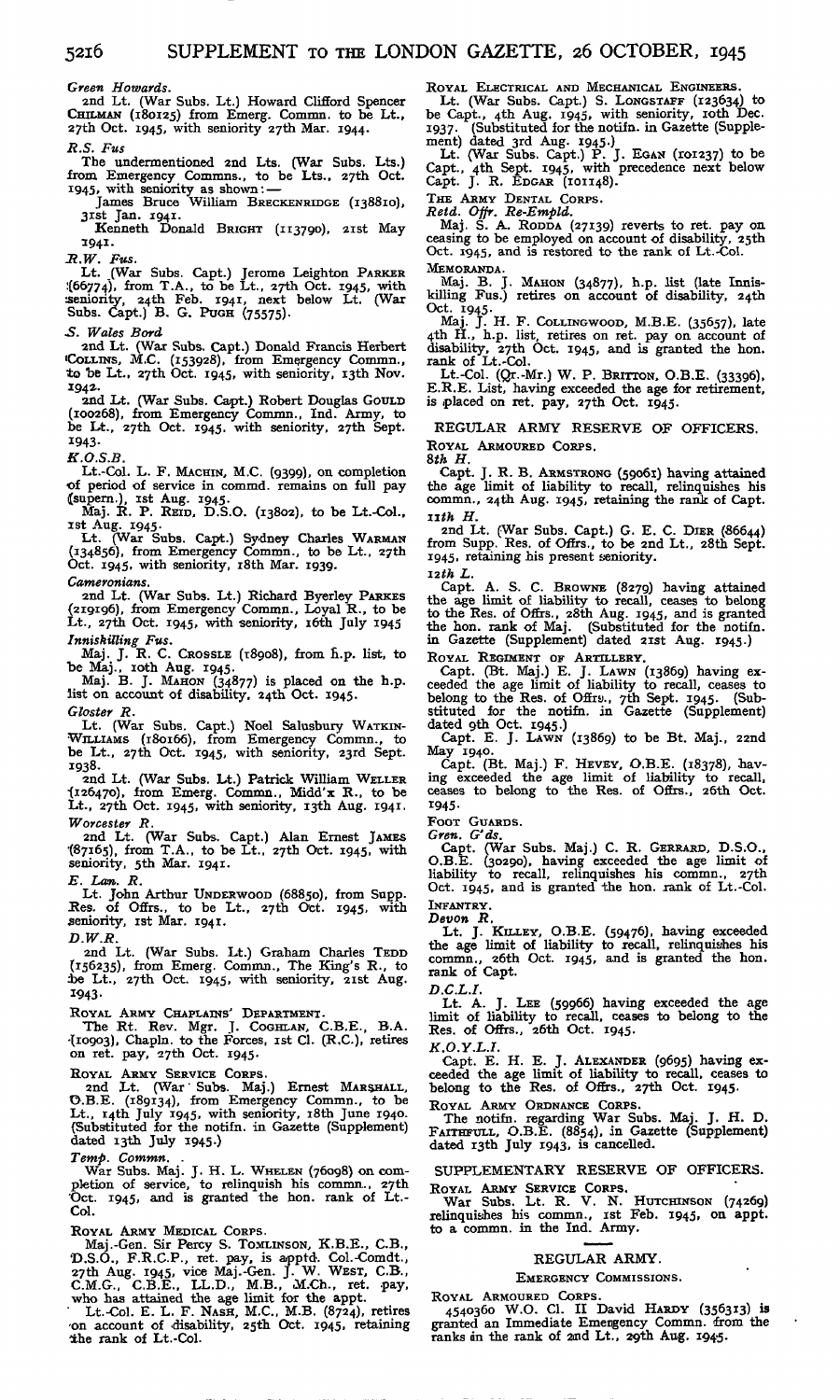The undermentioned Cadets to be 2nd Lts., ist Sept. 1945:—

14406778 Donald Ewart GREY (357446).

14544642 Robert Bernard JONES (357447). 15002132 Denys William WAY (357448).

War Subs. Lt. A. HOOD (311003) relinquishes his commn. on account of disability, 25th Oct. 1945, and is granted the hon. rank of Lt.

War Subs. Lt. W. F. ROBERTSON (235238) relinquishes his commn. on account of disability, 26th

Oct. 1945), and is granted the hon. rank of Capt.<br>War Subs. Lt. T. D. SEIGNE, M.C. (259913),<br>relinquishes his commn. on account of disability,<br>26th Oct. 1945, and as granted the hon. rank of Lt. *A.C.F. Section.*

Peter Olof RUNDGREN (291040) to be 2nd Lt., 29th Apr. 1943. (Substituted for the notifn. in Gazette (Supplement) dated 26th Nov. 1943, under "General List Infantry (A.C.F. Section)."

John Alexander CAMPBELL (356603) to be 2nd Lt., i2th June 1940.

ROYAL REGIMENT OF ARTILLERY.

The undermentioned to be Lts. (Qr.-Mrs.): — 3ist Aug. 1945: —

1058896 War Subs. W.O. Cl I Gordon Frederick SMALL (355676).

2nd Sept. 1945: — 779102 War Subs. R.Q.M.S James William

WARD (355651).

i4th Sept. 1945.:— 862629 War Subs. W.O. Cl. II (R.Q.M.S.) Stanley Charles WALFORD (356140).

i<sub>5</sub>th Sept.<br>815564 815561 Map Julie Communist Communist Communist Register RAYNER  $(356139).$ 

26th Sept. 1945 : — 1070928 War Subs. W.O. Cl. I (R.S.M.) Percy HUDSON (356611).

28th Sept. 1945:—<br>
491153 War Subs. W.O. Cl. II (B.S.M.) Henry<br>
Lightfoot NicHolson (356550).<br>
818464 War Subs. W.O. Cl. I Bertie William<br>
ARMIGER (356548).<br>
779851 War Subs. W.O. Cl. I (R.S.M.) Reginald

Thomas PORTER (356549).

War Subs. Lt. T. KANE (119855) relinquishes his commn., roth June 1945, and is granted the hon.<br>rank of Capt.

War Subs. Lt. P. C. WEEKS (100008) relinquishes his commn. on account of disability, I4th Oct. 1945,

and is granted the hon. rank of Lt.<br>War Subs. Lt. J. M. FINNIS (201652) relinquishes<br>his commn. on account of disability, 24th Oct. 1945,

and is granted the hon. rank of Lt.<br>War Subs. Lt. A. J. Swan  $(242512)$  relinquishes his<br>commn. on account of disability, 25th Oct. 1945,<br>and is granted the hon. rank of Lt.<br>War Subs. Lt. L. A. GREEN  $(265339)$  relinquish

22nd Mar. 1945.

CORPS OF ROYAL ENGINEERS.

War Subs. Maj. A. R. UBSDELL (291859) from Gen. List to be War Subs. Maj., 5th June 1945, re-

taining his present seniority.<br>War Subs. Capt. D. E. HARDING (356845) from<br>Ind. Army, to be War Subs. Capt., 3rd Sept. 1945,<br>retaining his present seniority.<br>War Subs. Lt. W. C. TuRNER (288759) from R.A.<br>to be War Subs. Lt

present seniority

The undermentioned are granted Immediate Emer-gency Commns. (from the ranks in the rank of 2nd  $\mathtt{Lt}:=$ 

nth Aug. 1945:— 2027553 W.O. Cl. II Kenneth Charles VOWLES (356314)-

25th Aug. 1945:--<br>14780620 Spr. George Mitchell CHRISTIE (353731).

2nd Sept. 1945 : — 1879759 W.O. Cl. II Ronald Charles PITHER

1879759<br>(356664).

The undermentioned to be 2nd Lts., 2nd Feb. 1944:— NZ 53.1718 Frank Lyndon WATTS (356766).

NZ 635002 Henry Edward WRIGHT (356767).

i5th July 1945,:— John McGiNN (356772). Kenneth Francis COLE (356773). Robert George Watt GRAY (356774).

i9th Sept. 19451:— Max Edward MYERS (355642).

The undermentioned Cadets to be 2nd Lts., ist

Sept. 1945.:— Robert Geoffrey BARTHOLOMEW (357392).

- 2038754 Eric John VIALL (357393)- 2042137 Leslie John DOXEY (357394).
	-
	- I93I453 Peter Gilroy BLAMPIED (357395)- 14762836 Robert CLARKE (357442). 14745720 Leonard Trevor BATES (357396).
	-
	-
	-
	- 14447497 Haydn Edwin Evans (357397).<br>14446050 Joseph Andrew Snepen (357398).<br>14758868 Francis Edwin McCaLLIon (357399).
	- 14741349 Andrew Murdoch DAVIDSON (357400). 14499879 Robin Heward GOLDTHORP (3574O<sup>1</sup> )- 1931476 Reginald Holyoak BRADDON (357402)'.
	-
- 

1929735 Peter Valley Elx (357403).<br>14497718 Gerald Bruce Woodward (357404).<br>14497829 Richard Lowe (357405).<br>14753521 Neil Auld MacraGoart (357406).<br>1929949 Arthur Norman Warren WHITE (357407).<br>1929543 James Alexander Tains

(357408).

- 1949815 Leslie Joseph LLOYD (357409). 1889330 Sylvester BARON (357410).
- 1444221 Richard Alexander SHEWRING (357411).

14749356 Alexander FANTOM (357412).

- 
- 1929301 Mark Guy Harwood LITTLE (357413).<br>1931275 Kenneth Charles WILLIS (357414).<br>14499960 William Francis PARROTT (357415).<br>14499872 David Frederick Gilmour LOUDOUN
- 
- (357416).

1929908 John Mortimore BRICKNELI (357417). 14442720 Raymond Andrew PRESTON (298260). 14498450 Neville Clarence COLLINS (357418).

- 14543387 Arthur DAVIES (357443)- 996419 George Stanley Wordsworth CONNOR- (3574\*9).
- 1889456 William Frederick BIRCH (357420). 14445699 Edward Clarence PAY (357421). 1931078 William DOWNS (357422). 14498637 Reginald Charles NEILL (357423).
- 
- 14497816 Derrick Gordon BENNISON (357424).

3rd Sept. 1945: —<br>2330621 William Baney (357444).

War Subs. Lt. R. A. J. SIMKINS (224146) relinquishes his commn. on account of disability, 25th<br>Oct. 1945, and is granted the hon. rank of Lt.<br>War Subs. Lt. E. T. HARMAN (303078) h.p. list,<br>relinquishes his commn. on account of disability,

27th Oct. 1945, and is granted the hon. rank of Lt.

*Transportation.* 1866972 Cadet Cyril George BAKER (357391) to be 2nd Lt., 26th Aug. 1945.

*Movement Control Section.* War Subs. Lt. J. E. WHITE (299258) from P. Corpa, to be War Subs. Lt., loth Sept. 1944, retaining his present semority.

*A.C.F. Section.*

Albert Godfrey THAYER (345710) holding a Governor's Commn. in the Southern Rhodesia Forces to be Lt., i7th Sept. 1940 (with seniority nth Sept. I 939). (Substituted for the notifn. in Gazette (Supplement) dated i4th Sept. 1945.)

The surname of 2nd Lt. William Patrick CUNNINGHAM (294449) is as now described and not as notified in Gazette (Supplements) dated 3rd Dec. 1943 and 18th Feb. 1944.

Royal Corps or Signals.<br>5383291 Serjt. Francis William CHARD (356278)<br>is granted an Immediate Emergency Commn. from<br>the ranks in the rank of 2nd Lt., 27th July 1945.<br>War Subs. Lt. K. N. WESTBURY (143134) is dis-<br>missed the

INFANTRY.

*R. Scots.* 3 O 53324 C.Q.M.S. John McArthur ROSEMAN" (356769) is granted an Immediate Emergency Commn. from the ranks in the rank of 2nd Lt., 25th May 1945-

*The Qiteen's R.*

1454889 Cadet Ronald George BATEMAN (354425) to be 2nd Lt., isth Sept. 1945, with precedence next above 2nd Lt. J. G..CLAP.FELT (354429).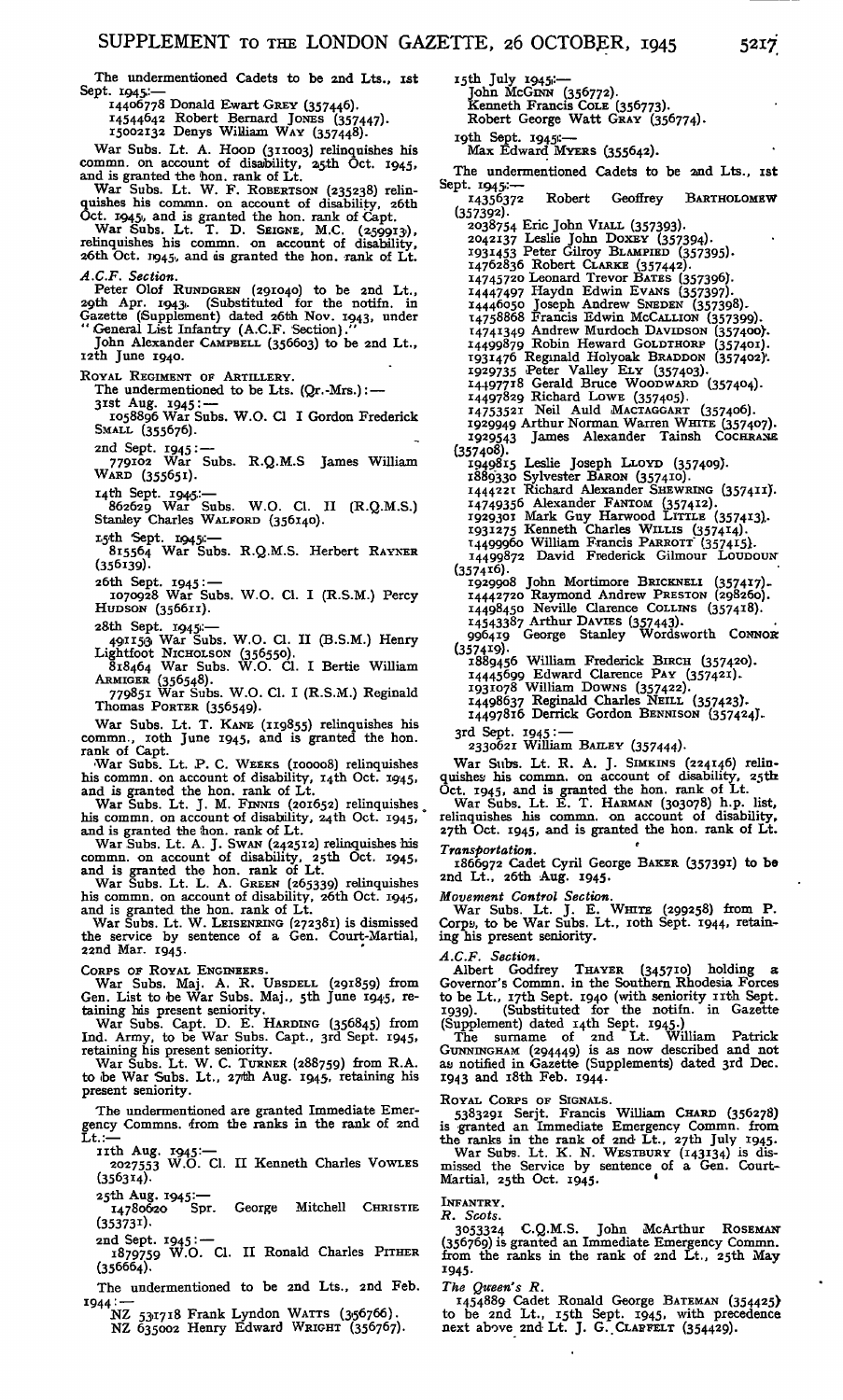*The Buffs,*

5218

14990955 Cadet Henry Cecil HOBBS (357365) to be 2nd Lt., 26th Aug. 1945.

*King's Own R.* 15001545 Cadet Michael Edward WILLIAMS (357363) to be and Lt., 26th Aug. 1945.

*R. North'd Fus.*

2740067 Cadet Kenneth Edward COSSLETT (357377) to be 2nd Lt., 26th Aug. 1945. *R. War. R.*

The undermentioned Cadets to be 2nd Lts., 26th

Aug. 1945: — 2063961 Clifford Ernest Edgar MEDHURST (357339)-

14402497 Denis RYLEY (357357)- 5127619 James Penrice MEAD (357359). 14431526 John Richard DEELEY (357362).

*R. Fus.*

The undermentioned Cadets to be 2nd Lts., 26th

Aug. 1945: — 6465438 Benjamin VAN PRAAG (357347). 6460765 Leslie William FREESTONE (357350). J 4493992 Peter Brice Dudley BATEMAN (357376).

*Devon R.*

14622563 Cadet Cyril William SHAW (357360) to be 2nd Lt., 26th Aug. 1945.

*Suffolk R.* 14424855 Cadet Rodney Thomas BANKS (357380) to be 2nd Lt., 26th Aug. 1945.

*Somerset L.I.* 7955884 Cadet William Frederick BUSTIN (357361) to be and Lt., 26th Aug. 1945.

*York R.*

War Subs. Lt. G. S. SMITH (315237) relinquishes<br>his commn. on account of disability, 24th Oct. 1945,<br>and is granted the hon. rank of Lt.

*Green Howards.*

The undermentioned Cadets to be 2nd Lts., 26th Aug. 1945:-

14418446 Jack Stuart DUGDALE (357345). 1095193 Peter Edward Gascoigne OSBORN (357367)-

*Leicester R.*

2658322 Frank Alexander Bain RANDALL (246984) to be 2nd Lt., 25th Oct. 1941. (Substituted for the notifn. in Gazette (Supplement) dated I2th Mar. 1943, under General List, Infantry, A.C.F. Section.) *Green Howards.*

14865865 Cadet John McKerral FISHER (354460) to be 2nd Lt., i5th Sept. 1945, with precedence next below 2nd Lt. P. F. MURRAY (354438). War Subs. Capt. T. L. WILKINSON (41229) relin-

quishes his commn. on account of disability, 25th Oct. 1945, and is granted the hon. rank of Maj.

*R.S. Fus.* The undermentioned Cadets to be 2nd Lts., 26th Aug. 1945: — 3531216 Herbert HILL (357344). 14984461 Robert Allan TODD (357368).

*R.W. Fus.*

The undermentioned Cadets to be 2nd Lts., 26th Aug. 1945:-

4195164 Albert JONES (357449)- 14402621 Joseph Edward HUMPHREYS (357356). *Cheshire R.*

War Subs. Capt. G. A. CARR (119847) relinquishes his commn. on account of disability, syth Oct. 1945, and is granted the hon. rank of Maj.

S. Wales Bord.<br>**•** 14676668 Cadet Wynn Garbett ALEXANDER<br>(357369) to be 2nd Lt., 26th Aug. 1945.

*K.O.S.B.*

War Subs. Lt. C. B. MAXWELL (299390) relinquishes his commn. on account of disability, 26th Oct. 1945, and is granted the hon. rank of Lt.

*Cameronians.* War Subs. Lt. L. D. KLINKENBERG (314178) relin-quishes his commn. on account of disability, 26th Oct. 1945, and is granted the hon. rank of Lt.

*Inniskilling Fus.*

The undermentioned Cadets to be 2nd Lts., 26th Aug. 1945: —

- 1115814 Nathaniel William SMYTH (357349). 14448796 John Leonard Stevenson UPRICHARD (357378).

War Subs. Capt. J. R. MACBRIEN (126883) relin-quishes his commn., 27th Oct. 1945, and is granted the hon. rank of Maj.

*Gloster R.*

2613188 R.Q.M.S. Ian Ross WRIGHT (275000), from Gren. Gds., to be 2nd Lt., nth July 1942. (Substituted for the notifn. in Gazette (Supplement) dated i3th Aug. 1943 under General List, Infantry (A.C.F. Section).)

1878366 Cadet Frank Henry PIKE (35734\*) to be 2nd Lt., 26th Aug. 1945.

*Wore. R.*

10571801 Cadet William Samuel POOLE (35735\*) to be 2nd Lt., 26th Aug. 1945.

*Border R.*

The undermentioned Cadets to be 2nd Lts., 26th Aug. 1945: — 3665686 Ronald Marr PARTINGTON (357338). 11050950 James Donald BLAYLOCK (357340).

3601047 William Harold HAYNES, M.M. (357346).

*R. Sussex R.*

The undermentioned Cadets to be 2nd Lts., 26th Aug. 1945: —

15001999 William Alexander GORDON (357372). 14987379 Dennis Charles JARVIS (357373)-

*Hampshire R.*

J 4995639 Cadet Peter Gordon DENHAM (357375) to be 2nd Lt., 26th Aug. 1945.

*S. Stafford R.*

War Subs. Capt. (Qr.-Mr.) A. W. DALTON (159178), from Gen. List, to be War Subs. Capt. (Qr.-Mr.), 27th Oct 1945, and to retain his present seniority.

The undermentioned Cadets to be 2nd Lts., 26th

Aug. 1945= — 5437844 Richard Patrick GRAVES (357348).

14803287 George Talbot SPRUCE (357353).

*S. Lan. R.*

14202823 Cadet George Gordon WANE (357354) to be 2nd Lt., 26th Aug. 1945.

*Black Watch.*

The undermentioned Cadets to be 2nd Lts., 26th Aug.  $1945$ :

2929490 Dennis Patrick NEILSON (357352). 97007260 David Stuart ROBERTS (357366).

14725140 Royce RUTHERFORD (357370).

14699122 John McBeth CULLEN (357379).

14855623 Cadet Ian MACLACHLAN (354480) to be 2nd Lt., i5th Sept. 1945, with precedence next below 2nd Lt. P. C. KERR (354474).

*Essex R.*

14808677 Cadet Peter Goldstone Roor (357371)<br>to be 2nd Lt., 26th Aug. 1945.<br>Lt. W. K. WRIGHT (183951) is dismissed the<br>Service by sentence of a Gen. Court-Martial, 13th

Aug. 1945.

*Midd'x R.*

War Subs. Lt. R. E. ORR, M.C. (281189), from R. North'd Fus., to be War Subs. Lt., 24th Oct.

1945, retaining his present seniority. War Subs. Lt. A. DAVIDSON (304990) is removed from the Army, 26th June 1945, on conviction by the Civil Power.

*Wilts R.*

War Subs. Lt. A. J. SMALE (236505) is dismissed the Service by sentence of a Gen. Court-Martial, 2ist Sept. 1945.

*N. Stafford R.*

14995286 Cadet Fred Roger John WILDBLOOD (357343) to be 2nd Lt., 26th Aug. 1945.

*Durham L.I.*

The undermentioned Cadets to ibe 2nd Lts., 26th Aug. 1945: — 6108116 Alan Ellerington WADE (357342).

14444157 George Anthony HURWORTH (357364). *Seaforth.*

2766065 Cadet Peter Russell THOMAS (357355) to be 2nd Lt., 26th Aug. 1945.

*Gordons.*

The undermentioned Cadets to be 2nd Lts.: —

26th Aug. 1945: — 14493583 George Desmond Victor WRIGHT (357374).

15th Sept. 1945:-

14415560 Aubrey Frederick PARFETT (354506) with precedence next below 2nd Lt. A. SPEAKMAN (354492).

War Subs. Lt. D. M. S. BROWN (149997) relin-quishes his commn. on account of disability, 24th Oct. 1945, and is granted the hon. rank of Capt.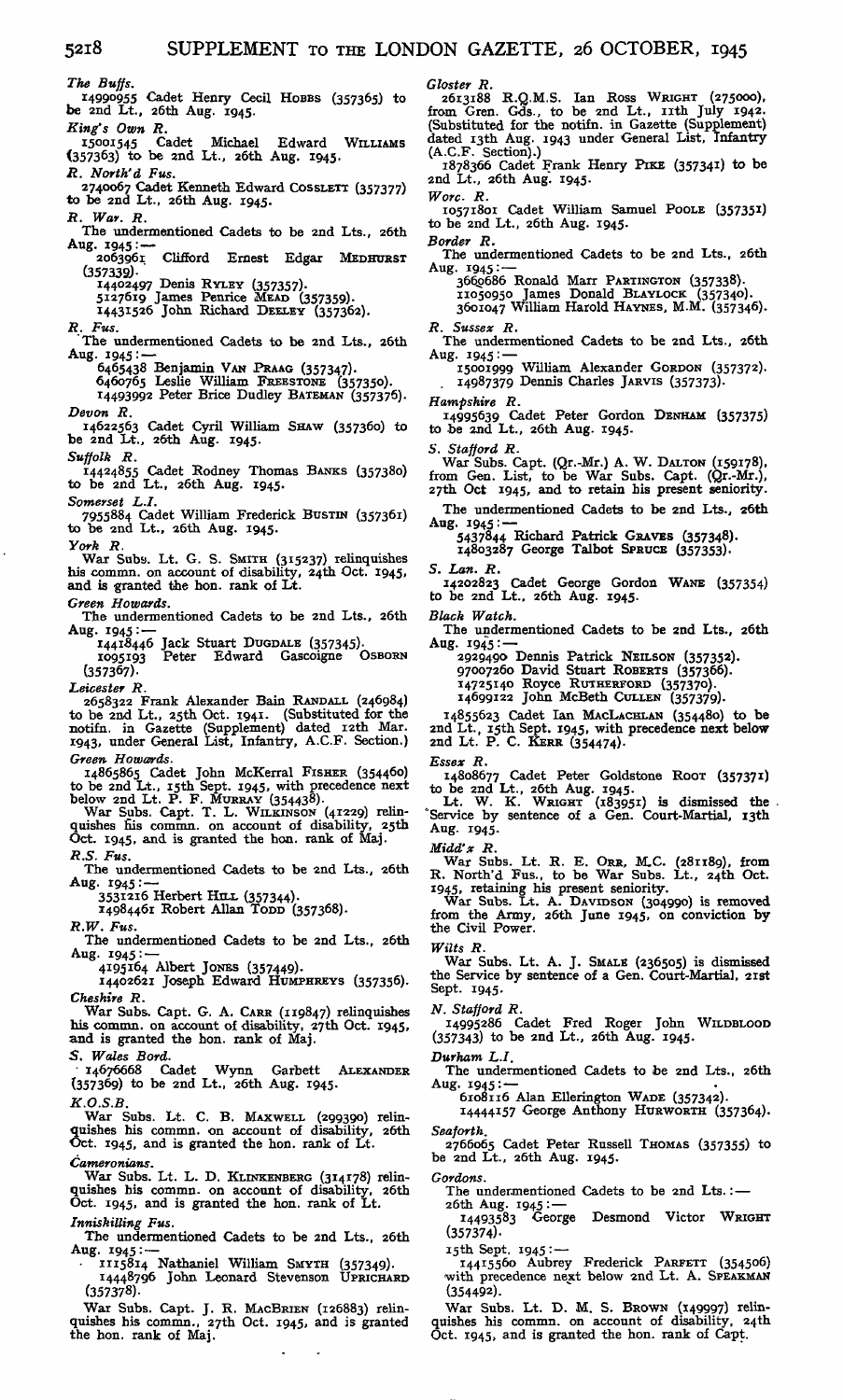*Camerons.*

The undermentioned Cadets to be and Lts., 26th Aug. 1945:

3059732 John Paterson SMITH (357337). 2659793 Albert LUCAS (357358).

GENERAL LIST, INFANTRY.

*A.C.F. Section.*

Ernest Clifford SPENCER (205170) holding a Governor's Commn. in the African Colonial Forces, to be 2nd Lt., 14th Sept. 1939. (Substituted for the notifn. in Gazette (Supplement) dated 3rd Oct. 1941 under General List.) The

Gazette (Supplement) dated roth Aug. 1945.

The undermentioned, holding Governor's Commns.<br>in the African Colonial Forces, to be 2nd Lts.:— 14th Sept. 1939: —

Percival Leslie Joseph BATCOCK (205136).<br>William Rowe PATERSON (202881). (Substituted<br>for the notifns. in Gazette (Supplement) dated 3rd Oct. 1941 under General List.)

Alexander CHALMERS (205140) holding a Governor's Commn. in the African Colonial Forces, to be 2nd Lt., i7th Oct. 1939. (Substituted for the notifn. in Gazette (Supplement) dated 3rd Oct. 1941 under General List.)

The undermentioned holding Governor's Commns. in the African Colonial Forces to be 2nd Lts., 3rd Sept. 1939:-

Ian CAMERON (205\*39). Robert John ROBERTS (202889). Mervyn Vice SMITHYMAN (205168). (Substituted for the notifns. in Gazette (Supplement) dated 3rd Oct. 1941 under General List.)

/War Subs. Lt. L. R. S. HILL (225508) relinquishes his commn., 27th May 1945.

War Subs. Lt. W. G. E. PICKFORD (336400) relin- uishes his commn. on account of disability, 27th

? une 1945. War Subs. Lt. W. J. N. BICHARD (322633) relinquishes his commn., 7th July 1945.<br>War Subs. Lt. W. R. NORBURY (333957) relin-

quishes his commn. on account of disability, 5th Oct.

1945.<br>War Subs. Capt. R. R. H. JOHNSTON (218783)<br>relinquishes his commn. on account of disability, 5th<br>Oct. 1945.

War Subs. Lt. J. E. SPEARES (225503) relinquishes his commn., gth July 1945.

*Caribbean Section.*

Wenzel Vernon GRANGER (266867) holding a Governor's Commn. in the Colonial Forces of the Caribbean Areas, to be 2nd Lt., 25th Aug. 1942.

ROYAL ARMY CHAPLAINS' DEPARTMENT.

A.C.F. Section.<br>
Rev. John LAVERTY (356660) is granted an<br>
Emergency Commn. as Chapln. to the Forces, 4th<br>
Cl. (R.C.), ist July 1941.

ROYAL ARMY SERVICE CORPS. T/45674 W.O. Cl. I John KERR (356777) is granted an Immediate Emergency Commn. from the ranks

in the rank of 2nd Lt., 3rd Aug. 1945. War Subs. Lt. H. HAMILTON (184979) relinquishes his commn. on account of disability, 26th Oct. 1945, and is granted the hon. rank of Lt.<br>War Subs. Lt. B. F. SINTZENICH (217551) relin-

quishes his commn. on account of disability, 25th Oct. 1945, and is granted the hon. rank of Capt. War Subs. Lt. J. C. GORTON (187289) relinquishes

his commn. on account of disability, 25th Oct. 1945, and is granted the hon. rank of Capt.

*A.C.F. Section.*

A 2

William Walter ACUTT, M.B.E. (333965), holding a Governor's Commn. in the Southern Rhodesia Forces, to be 2nd Lt., i2th Aug. 1944.

ROYAL ARMY MEDICAL CORPS.

War Subs. Capt. A. B. UNWIN, M.B. (231331) relinquishes iis commn. on account of disability, 25th Oct. 1945, and is granted the hon. rank of Capt. War Subs. Capt. M. B. WATSON (154422) relin-

quishes his commn. on account of disability, 25th

Oct. 1945, and is granted the hon. rank of Capt.<br>War Subs. Capt. A. C. MILLER, M.B., F.R.C.S.<br>(250354), relinquishes his commn. on account of dis-<br>ability, 26th Oct. 1945, and is granted the hon. rank<br>of Maj.

*Non-Medical Section.*

Cadet Thomas HOUSTON (355340) to be 2nd Lt.,

25th Aug. 19451. Cadet Cyril ROWLAND (355339) to be 2nd Lt., 25th Aug. 1945.

A.C.F. Section.<br>
War Subs. Capt. H. G. FLOYD (338755) relin-<br>
quishes his commn., 23rd Oct. 1945, and is granted<br>
the hon. rank of Maj.

Roval ARMY ORDNANCE CORPS.<br>
7594624 W.O. Cl. II Kenneth FISH (353901) is<br>
granted an Immediate Emergency Commn. from the<br>
ranks in the rank of 2nd Lt., 3rd June 1945. (Sub-<br>
stituted for the notifn. in Gazette (Supplement)

\*9I45-

The undermentioned to be 2nd Lts.:—

15th Aug. 1945<mark>:—</mark><br>14657388 Pte. Cyril Albert Edward Ge<del>r</del>goo<mark>p</mark>

(356590).

iSth Aug. 19451:—

7603681 W.O. Cl. I Peter COLEMAN (356591).

The undermentioned Cadets to be 2nd Lts., 26th Aug. 1945:—

3058965 Edwin HAMMOND (357381).

1605716 George Alexander ANDREWS (337382). 2928278 Thomas DARLING, M.M. (357383). 1914888 Andrew Patrick MORGAN (357384). 14438700 Basil Harold CRITTEN (357385). 6108704 Anthony Harry LEWIN (357386).

14727955 Hugh Edward Maurice Paul QUETTON (357387)-

*Palestine Section.*

Shevach LERNER (356764) to be 2nd Lt., 7th Sept. 1945-

ROYAL ELECTRICAL AND MECHANICAL ENGINEERS. The notifn. regarding War Subs. Lt. J. D. SEWILL (315598) in Gazette (Supplement) dated i4th Sept.

1945 is cancelled. War Subs. Lt. A. HARRISON (301543) from R.A.S.C. to be War Subs. Lt., 2ist Dec. 1944, re-taining his present seniority.

War Subs. Lt. C. R. S. M'L. AITKEN (243541) from<br>R.A.C. to be War Subs. Lt., 2nd June 1945, retaining his present seniority.

War Subs. Lt. G. J. DUNN (261445) from R.A. to be War Subs. Lt., 29th July 1945, retaining his present seniority.

The undermentioned Cadets to be 2nd Lts., 26th Aug. 1945: —<br>319305 Sidney Bertram Lacev (357388).<br>7588634 Thomas Everard Long (357389).

The undermentioned Cadets to be 2nd Lts., 8th Sept. 1945.

14940181 Kenneth Roderick ANTHONY (354518).

14962519 Victor Stanley BRETT (354519). 7630894 John Henry HOLLEY (354525).

14935901 Jack Lancaster MOORE (354520). I 493<sup>I</sup> 353 Derrick George RIVERS (354521). 14245725 Bernard ROTHSTEIN (357174).

14933499 Arthur BROWN (354522). 14940523 Leslie John DOLAMORE (354523).

14962518 Derrick Arnold HANCOCK (354524).

14935899 William Anthony HAWKEN (354531).

14929004 David Henry JENKINS (354526). 14934567 Lovat MACDONALD (272225).

14952243 Alexander MacGruer MACQUEEN (354532).

14953676 Stanley Cyril MASON (354527). 14950835 John Maxwell MILES (354528).

14963131 Hugh Longstaffe ROBINSON (354533). 14953678 Kenneth Andrewartha TREWHELLA

(354534)- 14835441 Robert DURNO (354530). 16001919 Alan WOOD (354209).

War Subs. Lt. R. WATSON (230103) is cashiered by sentence of a Gen. Court Martial, 23rd Aug. I945--

*A.C.F. Section.*

2nd Lt. J. GRANT (348744) from R.A.S.C. (A.C.F. Section) to be 2nd Lt., ist Oct. 1942, retaining his present seniority.

*Caribbean Section.*

War Subs. Lt. L. A. WILLIAMS (345116) from Gen. List Inf. (Caribbean Section) to be War Subs. Lt., I4th July 1945, retaining his present seniority.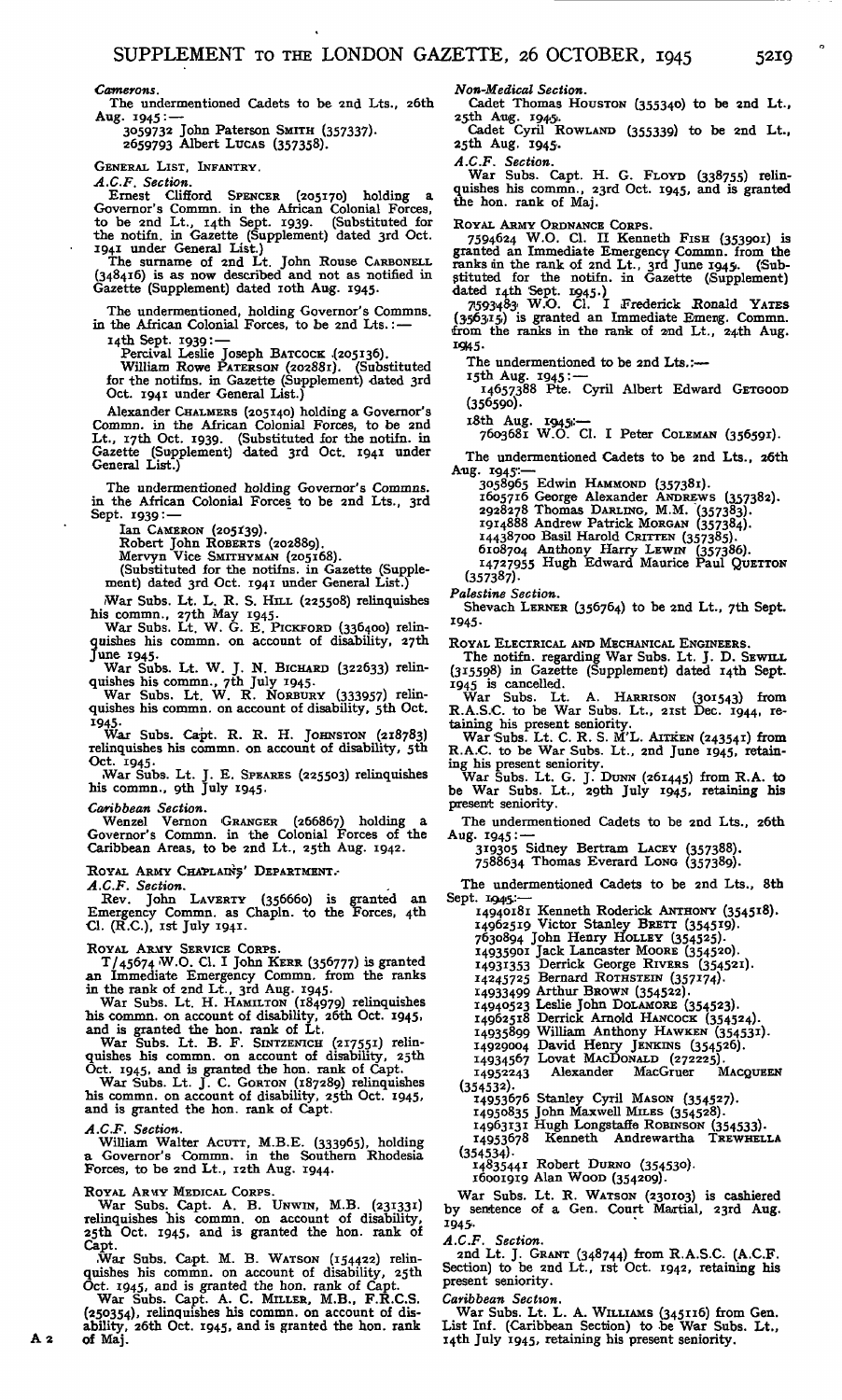ROYAL ARMY PAY CORPS. War Subs. Lt. P. J. THOMAS (314218) from Durham L.I. to be War Subs. Lt., 2nd Oct. 1945. The undermentioned are granted Immediate Emergency Commns. from the ranks in the rank of and Lt.:— I David Walter LAWSON 320123 W.O. Cl. II Norman John Thiebaut 1945: — Serjt. Roy Douglas Gram BURROWS 1945: — Serjt. Eric John ALLEN (356864). 1945:—<br>W.O. Cl. I Edmund Arthur King 10th Sept. 1945:—<br>19817648 W.O. Cl. 1 Frank Arthur Cozens<br>(356866). Aug. 1945;: — 4118788 W.O. Cl.  $(356852)$ . THOMSON (356853). 6453654 W.O. Cl. I Bruce Edgar Lionel TOZER  $(356854)$ 23rd Aug. 1945: — 7663254 Serjt. Francis Hubert WRIGHT (356855). 398782 W.O. Cl. I Frederick Harkness ALEXANDER (356856). 7885115 W.O. Cl. II Kenneth William John OGILVIE (356857). 5884002 Staff Serjt. Noel Vincent ALLEN (356858). 3rd Sept. 6665954 (356859). 7676086 Serjt. Vincent Joseph ENRIGHT (356860).<br>7671591 Serjt. Frederick Edward Poole (356861).<br>14564860 Lce.-Corpl. Robert Ernest WILLSHER<br>(356862).<br>7665300 Serjt. Robert Thomas BEDFORD  $7665300$ <br>(356863). 4th Sept. 7670898 8th Sept. 2315757 (356865). 2928997 Staff Serjt. Colin 'Davidson JENSEN  $(356867)$ . 1330007,7<br>12th Sept. 1945 : —<br>896079 Serjt. George WINTERBOURNE (356869). I3th Sept. 1945: — 7661749 Staff Serjt. Denis Arthur RUTLAND (356868). The undermentioned Cadets from Offr. Trng. Unit (R.A.P.C.) to be 2nd Lts., 12th Sept. 1945: --1669490 James Kinghorn BLACK (356143). 3187178 James Alexander Auld DODDS (356144). 5436828 Guilford Oswald Leslie DUDLEY  $5436828$ <br>(356145). 7677164 William John Craig McKELVIE (356200).<br>7660237 Clifford William SAUNDERS (356146).<br>788:828 Ronald Frederick Soren (356147).<br>7674218 Frederick Charles TozER (356147).<br>7674218 Frederick Charles TozER (356148).<br>8653206 7664171 Charles John CARTER (356154). 97005222 George CLARK (356155).<br>7664104 Eric George Dowry (356156).<br>7667480 Henry Peter Joseph EMMERSON (356157).<br>6284433 George FIELD (356158).<br>6284433 George FIELD (356158).<br>1833883 Francis George FRY (356159).<br>7669250 E 7676249 Alexander Nicolson HOOD (356165). 554989 William Robert HOWELL (356166). 6138520 George Frampton Alfred INGLIS (356167). 7657790 Ernest KNIGHT (356168). 7666652 Maurice Edward LONG (356169). 3855689 John Joseph MANNION (356170). 7670207 John Henry MASON (356171). 1641121 Bernard McGucKiN (356172). 7668703 Geoffrey MIDDLETON (356173). 7664612 Douglas George MILLER (356174). 6841216 Leslie John Clifford NOAKES (356175). 781352 George Thomas NYE (356176). 7668131 Arthur William Albert Augustus Marlene REYNOLDS (356177).<br>
7670184 Maurice SIMPSON (356178).<br>
7669141 Fred Samuel Cyril SUTTON (356179).<br>
1057435 Frank Fisher TATCHELL (356180).<br>
766433 Stanley Raymond TILLEY (356181). 6979937 Owen Thomas VINCENT (356182).

 $(356185)$ . 7670752 George BURT (356186).<br>7668595 Ion Miller CAMPBELL (356202).<br>7663596 Clarence John CHAPPELL (356187).<br>7676230 Stanley Hamilton CLARK (356188).<br>7667334 Andrew Cottlins (356189).<br>7674496 Reginald Edward Dixon (356190) 7669558 Albert Brinley PRICE (356194). 7665353 George Herbert RUSSELL (356195). 10400351 Bernard Henry SCULLION (356196). 7669982 Peter TALBOT (356197). 7891999 John Herbert WILLIAMS (356198). 14265579 George Wilfred BICKLEY (356203). 7668735 Ivan Harry BUTTON (356199).

7667524 Ronald Richard YEARLEY (356183). 14342133 David Charles AGGLETON (356184). 2341714 Ernest William Milton BEARMAW

Lt. & Paymr. O. J. SUTTERLIN (195859) relin-quishes his commn., nth Oct. 1945, and is granted the hon. rank of Capt.

Lt. & Paymr. J. H. DICK (125968) relinquisheshis commn. on account of disability, 26th Oct. I945<sup>&</sup>gt; and is granted the *hon.* rank of Capt.

ARMY EDUCATIONAL CORPS.<br>War Subs. Lt. J. KELLY (173237) from P. Corps,<br>to be War Subs. Lt., 1st July 1945, retaining his present seniority.

II23588 Serjt. Arthur Gooder (356663) is granted<br>an Immediate Emerg. Commn. from the ranks in<br>the rank of 2nd Lt., 7th Sept. 1945.<br>3187332 Cadet David Stewart LADLAW (354736)<br>to be 2nd Lt., 22nd Sept. 1945.

PIONEER CORPS.

War Subs. Capt. G. Y. PROUDFOOT (115727) relin-quishes his commn. on account of disability, 3rd. Sept. 1945, and is granted the hon. rank of Maj. (Substituted for the notifn. in Gazette (Supplement} dated 17th Aug. 1945.)

The undermentioned are granted Immediate Emerg.<br>Commns. from the ranks in the rank of 2nd Lt.: --

ist Aug. 1945: — 1872398 Serjt. Joseph Patrick BUSHE (353228)

from R.E.

7th Sept. 1945 :—<br>13066783 Corpl. Frank Mawson KNIGHT (356665)

roth Sept. 1945: —<br>13106773 Serjt. Theodor Ronald WALTOM (356667).

Alfred MCCONNACHIE (356276) to be 2nd Lt., 7th

Feb. 1945. War Subs. Lt. G. F. BRAND (219271) relinquishes his commn. on account of disability, 26th Oct. 1945, and is granted the hon. rank of. Lt.

*A.C.F. Section.*

Robert George DELORIE (356391) holding a Governor's Commn. in the African Colonal Forces,<br>to be 2nd Lt., 25th July 1942.<br>Corry Frederick FERGUSON (218753) to be 2nd Lt.,

25th Sept. 1939-

INTELLIGENCE CORPS.

The notifn. regarding Lt. A. D. HOLDEN (178253) in Gazette (Supplement) dated 2.ist Jan. 1944 is cancelled.

The undermentioned are granted Immediate Emerg. Commns. from the ranks in the rank of 2nd  $\mathbf{L}$ t.:-

25,th Aug. 1945:— 14603822 Lce.-Corpl. Laurence Edgar ACOTT  $(356316)$ .

10351004 Corpl. Kenneth Douglas Henderson SELF (356317).

ist Sept. 1945: — Herbert Stanley WHISKER  $(356782)$ .

Serjt. Donald George WASHTELL  $x$ <sup>1435451</sup><br>(356783).<br>14403287 Lce.-Serjt. Alfred Ronald Ford

 $(356784)$ . 10671998 Lce.-Corpl. Albert Mansel RICHARDS

(356666). Adolph ANDERSON (356771) to be 2nd Lt., 26th

June 1945.<br>
15001609 Cadet Maximo CHENG (357390) to be 2nd<br>
Lt., 26th Aug. 1945.<br>
War Subs. Lt. W. E. Gwynne (253997) relin-<br>
quishes 'his commn. on account of disability, 25th.<br>
Oct. 1945, and is granted the hon. rank of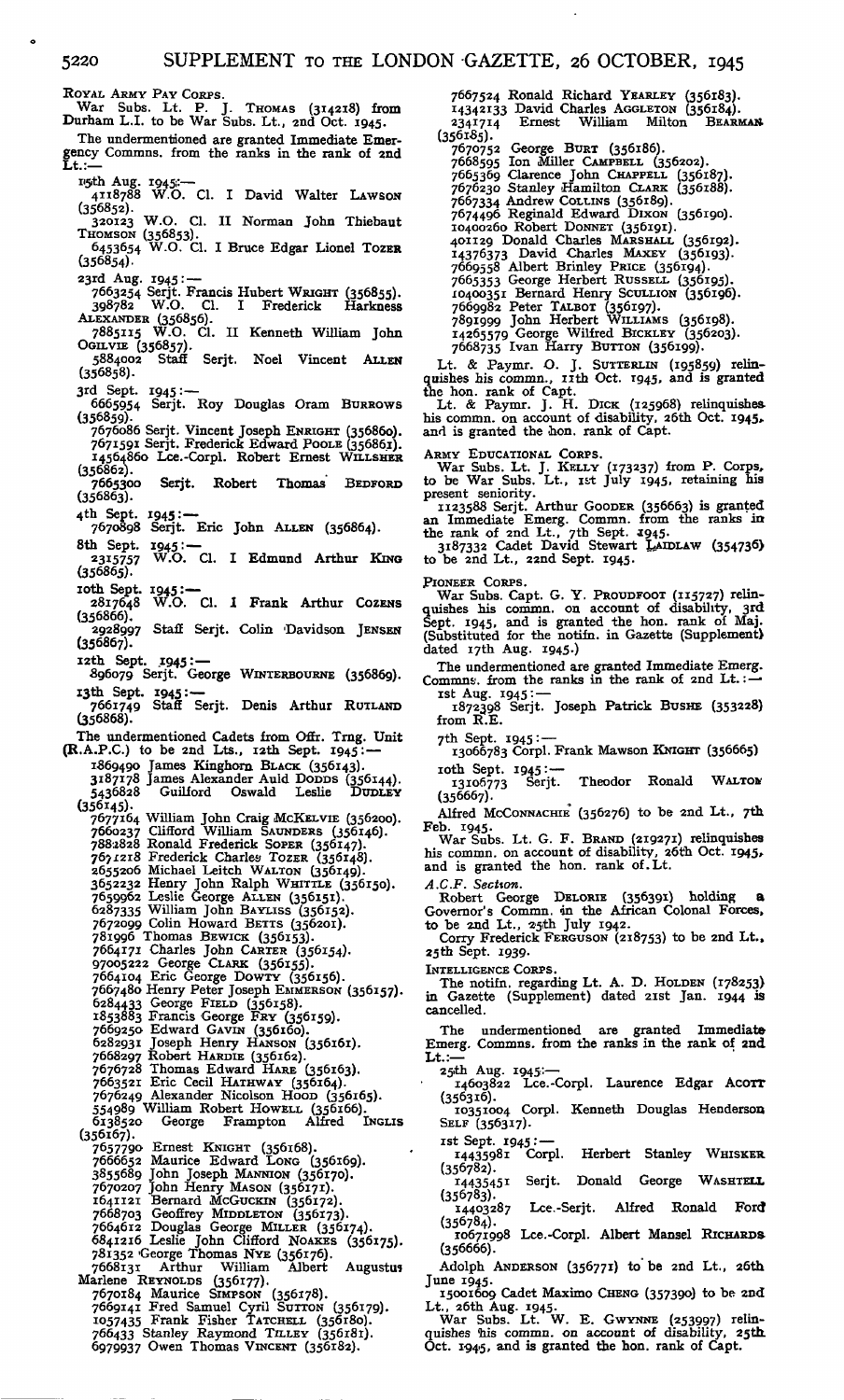ARMY CATERING CORPS. 1488248 Cadet Ronald James MUSTCHIN (354737) to be 2nd Lt., 22nd Sept. 1945. GENERAL LIST.<br>The undermentioned The undermentioned are granted Immediate Emerg. Commns. from the ranks in the rank of 2nd Lt.: i.8th Apr. 1944:— 7388497 Serjt. John TYLER (330538) from R.A.M.C. I2th Feb. 19145:— 8/203299 S. Serjt. Herbert Stanley DALTON (356898) from R.A.S.C. I5th June 1945:— 5044642 B.S.M. Lawrence James O'CoNNELL (356770) from R.A. 5th July 1945:— 7381246 W.O. Cl. I William Charles LEE (356277) from R.A.M.C. 26th July 1945:— 7614964 S.Q.M.S. Charles Ronald Willey HOLMES (356775) from R.A.O.C. 2&th July 1945:— 3957789 Serjt. Arthur Henry QLCOT (356776) from Welch R. loth Aug. 1945:— <sup>1</sup> 755773 Serjt. Bernard MANSFIELD (356280) from R.A.S.C. 15th Aug. 1945<mark>:—</mark> 5630264 Serjt. Edward Francis COSGROVE • (356281) from I. Corps. 2595811 Lce.-Serjt. Thomas WALKER (356778) from R. Sigs. The undermentioned to be 2nd Lts.:— $27$ th Feb.  $1945$ :— James Alfred PARKER (356768). 3Oth June 1945.:— Giles Henry ROBERTSON (348727). 9th Aug. 1945:— William Cecil Roy GRUBB (356779). 14th Aug. 1945.:— 13098520 S. Serjt. Leslie COGLAN (356587) from •P. Corps. 19th Aug. 1945: --<br>Lancelot Chief FINCH (356780). 20th Aug. 1945 :-1077934 W.O. Cl. II Frederick John MANSFIELD (356588) from R.A. 2.ist Aug. 1945:— Edmund STRICKLAND (350108). Aug. 1945:— Howeli Arnold EVANS (23553). 30th Aug. 119(45:— David Frederick DA VIES (353501). ist Sept. 194.5,:— Alexander NEILSON (356781). i9th Sept. 1945:— Stuart Edgar KING (355052). War Subs. Lt. B. J. W. STONEHOUSE (230136) re-ceives pay and allces. from Army Funds, 24th July 1945- The undermentioned relinquish their commns.:— 29th May 1945: —<br>2nd Lt. W. H SAUNDERS (191801). 7th July 1.945':— War Subs. Lt. G. C. MERCER (176613). 4th Aug. 1945"— War Subs. Lt. N. R. HEATHCOTE (170257). nth Aug. 1945: --<br>2nd Lt. G. LITTLE (333669). 31st Aug. 1945. ---<br>2nd Lt. H. B. G. SHARP (173762). i5th Sept. 1945.:— 2nd Lt. L. A. PUTTNAM (205052). 2i8th Sept. 1945:— 2nd Lt. R. G. J. BEATTY (350100). 2'4th Oct. 19451:— War Subs. Lt. L. WALDEN (294072) on account of disability, and is granted the hon. rank of Capt. 2j&th Oct. 19451:— War Subs. Capt. P. N. S. FARRELL (159131) on account of disability, and is granted the hon. rank •27th Oct. 1945: — War Subs. Lt. C. E. GODBOLD (279378) on account of disability. *A.C.F. Section.* The undermentioned relinquish their commns.:— 3Oth May 1945:— War Subs. Lt. J. B. WESSELS (342856). loth Aug. 1945:— War Subs. Lt. A. J. G. TRIMMER (282581). 22nd Aug. 1945:-War Subs. Lt. L. J. HUTCHINGS (342178). *India Section.* War Subs. Lt. J. RIGBY (343921) receives pay and allces. from Army Funds, igth Aug. 1945. **MEMORANDA** 14649988 Lce.-Corpl. Hubert Frederick Thomas Gough (355738) from Border R. is granted an immediate Emerg. Commn., on the E.R.E. List, from the ranks in the rank of 2nd Lt., 2Oth Sept. 1945. War Subs. Lt. G. L. WILSON (172253) h.p. list late D.W.R. relinquishes his commn. on account of disability, ay.th Oct. 1945, and is granted the hon. rank of Lt. COMMANDS AND STAFF. Lt.-Gen. Sir Ronald M. WEEKS, K.C.B., C.B.E., D.S.O., M.C., T.D. (51084), ceases to draw pay from Army Funds, 27th Oct. 1945. ROYAL ARMOURED CORPS. *znd Derbyshire Yeo.* 2nd Lt. (War Subs. Capt.) L. W. PARKHOUSE (95329) to be Lt., nth Apr. 1945. *R.A.C.* 2nd Lt. (War Subs. Capt.) D. J. TANFIELD (93329) to be Lt., 11th Apr. 1945. ROYAL ARTILLERY. The undermentioned to be Capts.:nth Apr. 1945: — 2nd Lt. (War Subs. Capt.) W. R. D. MACDONALD (70068). Lt. (War Subs. Capt.) F. L. Jonns (62991). Lt. (War Subs. Capt.) H. P. FIELDER (70182). Lt. (War Subs. Capt.) G. L. LEWIS (65685). (69615). (79833)- (71606).

of Maj.

War Subs. Lt. D. E. L. DICKSON (70480).<br>War Subs. Lt. R. L. PETTY (70720).<br>2nd Lt. (War Subs. Capt.) W. H. RYLANDS Lt. L. A. GUEST (65525). 2nd Lt. (War Subs. Capt.) M. J. W. RUSSELL 5th May 1945: --<br>2nd Lt. (War Subs. Capt.) G. F. TURNBULL 2nd July 1945: — War Subs. Lt. J. A. GOODRUM (74880). 3rd July 1945: —<br>War Subs. Lt. T. H. TABER (72250). The undermentioned to be Lts., 11th Apr. 1945: --<br>2nd Lt. (War Subs. Capt.) W. G. DAKERS (93244). 2nd Lt. (War Subs. Capt.) I. S. DREW (78468). War Subs. Lt. R. M. DUNDAS (79042).<br>War Subs. Lt. J. H. R. TREWMAN (77105).<br>War Subs. Lt. E. R. M. EMSLEY (87847).<br>2nd Lt. (War Subs. Capt.) L. R. REED (76479). Maj. A. G. PAGE, T.D. (22607), is restored to the Maj. A. G. PAGE, T.D. (22607), is restored to the Bt. rank of Lt.-Col., 4th Oct. 1945, on ceasing to be employed.<br>
War Subs. Maj. F. HEVEY, O.B.E. (18378), having<br>
exceeded the age limit, relinquishes his commn., 26th<br>
Oct. 1945, and is granted the hon. rank of Lt.-Col.<br>
War Subs. Lt. W. G. YATES (103119) relinquishes his commn. on account of disability, 26th Oct. 1945, and is granted the hon. rank of Capt. ROYAL ENGINEERS. Capt. G. A. STEDMAN, T.D. (27540), to be Maj.,<br>IIth Apr. 1945.<br>War Subs. Lt. T. Coares (69373) to be Capt., nth Apr. 1945. The undermentioned to be Lts., 11th Apr. 1945:-War Subs. Lt. E. J. E. KITCH (72425)- 2nd Lt. (War Subs. Capt.) N. W. SMITHSON (78999). War Subs. Lt. R. E. A. SINCOCK (95857)- War Subs. Lt. E. R. B. HUDSON (95873)- War Subs. Lt. G. D. STAPLE (75681).

TERRITORIAL ARMY.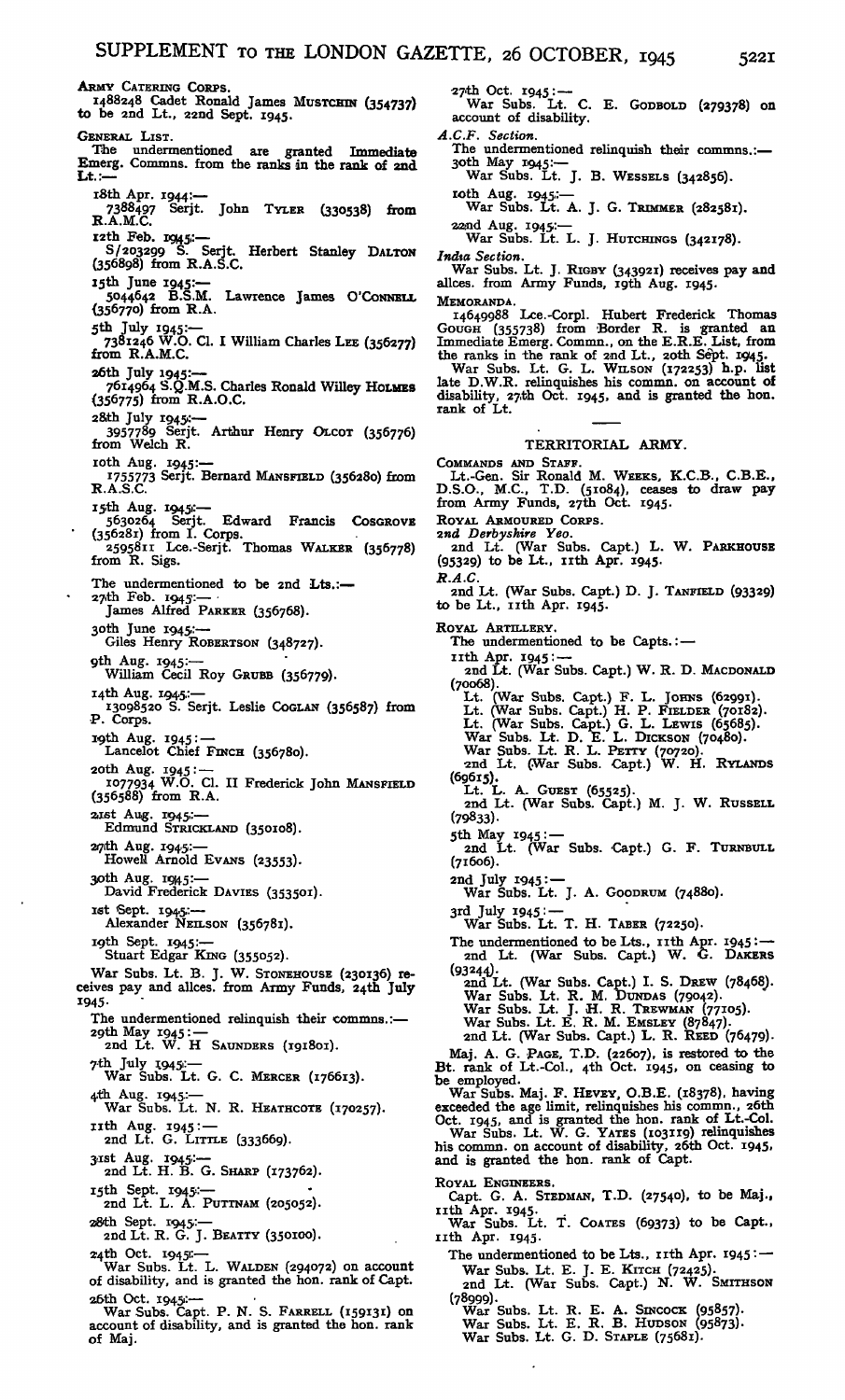ROYAL CORPS OF SIGNALS. Capt. H. RYCROFT, T.D. (35365), to be Maj., nth Apr. 1945.

The undermentioned to be Capts., 11th Apr. 1945: $\frac{1}{1}$ . (War Subs. Capt.) A. C. H. WITHERS

- (War Subs. Capt.) A. C. H. WITHERS
- (68203).<br>
Lt. D. STEPHEN'S (66677).<br>
2nd Lt. (War Subs. Capt.) P. A. TOOMBS<br>(70511).<br>
Lt. (War Subs. Capt.) P. YATES (65157).
- 

- Lt. (War Subs. Capt.) H. WILSON (65482).<br>Lt. (War Subs. Capt.) F. J. WHEELER (58723).<br>2nd Lt. (War Subs. Capt.) D. WORRALL (70807).
- The undermentioned to be Lts., 11th Apr. 1945 : --<br>War Subs. Lt. J. K. H. ROGERSON (90539). 2nd Lt. (War Subs. Capt.) R. LIST (90147). War Subs. Lt. J. A. TAYLOR (78031).<br>War Subs. Lt. N. R. BIGLAND (75787).<br>War Subs. Lt. H. K. TURNER (86075). 2nd Lt. (War Subs. Maj.) D. E. WRIGHT (76580).
- War Subs. Lt. P. R. JONES (88971).

INFANTRY.

*R. Fus.* Lt. (War Subs. Capt.) L. *G.* WILLIAMS (92725) to be Capt., nth Apr. 1945.

*Lincoln R.*

Lincoln R.<br>Lt. G. M. SANDERS (66361) to be Capt., 11th Apr. 1945-

*E. York R.*

War Subs. Lt. W. J. H. SOWERBY (86953) relinquishes his commn. on account of disability, 25th Oct. 1945, and is granted the hon. rank of Capt.

*Welch R.* War Subs. Lt. G. B. HOBSON (76261) to be Lt., nth Apr. 1945.

*Black Watch.*

2nd Lt. (War Subs. Capt.) I. D. MacD. LIDDELL (88798) to be Lt., nth Apr. 1945.

*Essex R.*

Capt.\* (War Subs. Maj.) A. NOBLE, D.S.O., T.D. (39065), to be Maj., nth Apr. 1945. War Subs. Lt. M. T. NASH (70639) to be Capt., nth Apr. 1945.

*R.W.K.*

Lt. (War Subs. Capt.) P. D. SCOTT (53247) to be Capt.,  $r$ th Apr.  $r945$ .

*Midd'x R.*

- and Lt. (War Subs. Capt.) J. D. M. THOMAS (70000) to be Capt., nth Apr. 1945.
- 2nd Lt. (War Subs. Capt.) M. P. WHITLOCK (96061) to be Lt., nth Apr. 1945. *K.R.R.C.*
- 2nd Lt. (War Subs. Capt.) M. SILVERMAN (88279) to be Lt., nth Apr. 1945.

*Durham L.I.*

The undermentioned to be Capts., 11th Apr. 1945: —<br>Lt. C. C. RIDLEY (63012).

2nd Lt. (War Subs. Capt.) H. SCOTT-BATEY .(68870).

*H.L.I.*

2nd Lt. i(War Subs. Maj.) J. D. NIVEN (77993) to be Lt., 11th Apr. 1945.

*Hereford R.*

War Subs. Lt. W. G. WATKINS (74803) relinquishes<br>his commn. on account of disability, 24th Oct.<br>1945, and is granted the hon. rank of Capt.

ARMY AIR CORPS.

Lt. G. C. SIMS (68123) to be Capt., 11th Apr. 1945.

ROYAL ARMY SERVICE CORPS.

- The undermentioned to be Capts. :-
- irth Apr. 1945 : War Subs. Lt. W. SWANN (66988).
	- Lt. H. W. THOMAS (58848).
- 2nd Lt. (War Subs. Capt.) D. U. ARCHARD (70672).

War Subs. Lt. T. WATSON (69439). 17th Apr. 1945: --

War Subs. Lt. D. E. ROBERTS (70487).

15th May 1945 : -

2nd Lt. (War Subs. Capt.) R. S. REDMOND (739io).

2nd June 1945 : — 2nd Lt. (War Subs. Capt.) E. J. CULLIFORD (71842).

6th June 1945:— War Subs. Lt. W. SIMPSON (70932).

gth June 1945:— 2nd Lt. (War Subs. Capt.) D. C. WILDISH (71990).

7th July. 1945: — War Subs. Lt. T. D. THOMAS (72324).

The undermentioned to be Lts., 11th Apr. 1945: --<br>2nd Lt. (War Subs. Capt.) H. M. SMITH (87699)-

and Lt. (War Subs. Capt.) K. F. THOMPSON

(95023)- 2nd Lt. (War Subs. Capt.) H. W. G. J. BOATMAN (86261).

ROYAL ARMY MEDICAL CORPS. War Subs. Maj. P. WEINER, T.D. (38916), relin-quishes his commn. on account of disability, 27th Oct. 1945, and is granted the hon. rank of Maj.

ROYAL ARMY ORDNANCE CORPS.

War Subs. Lt.-Col. J. K. STANFORD, O.B.E., M.C. (94684), having attained the age limit, retires, ist Oct. 1945, and is granted the hon. rank of Lt.-Col.

ROYAL ELECTRICAL AND MECHANICAL ENGINEERS. War Subs. Maj. (Qr.-Mr.) N. MAC!NTYRE (52909) to be Maj. (Qr.-Mr.) nth Apr. 1945.

PIONEER CORPS.

2nd Lt. (War Subs. Capt.) P. B. SECRETAN

(75936) to be Lt., nth Apr. 1945- War Subs. Lt. R. THORN, M.C. (43745), having exceeded the age limit, relinquishes his commn., 28th Aug. 1945, and is granted the hon. rank of Capt.

GENERAL LIST.

TRAINING CORPS. JUN. TRNG. CORPS. .

*Durham School Contgt.* Maj. M. R. le FLEMING (30418) resigns his commn., zist Sept. 1945.

*Leys School Contgt.* 2nd Lt. P. M. HEYWOOD (163223) resigns his commn., 2gth July 1945.

*Liverpool Collegiate School Contgt.* War Subs. Capt. S. F. CHALK (249012) late P. Corps, to be War Subs. Capt. with pay and allces. of a Lt., 6th Sept. 1945.

TERRITORIAL ARMY RESERVE OF OFFICERS. ROYAL ARMY SERVICE CORPS.

Maj. P. B. DEAS, O.B.E., T.D. (49147), having exceeded the age limit, relinquishes his commn., 22nd Aug. 1945, retaining the rank of Maj.

PIONEER CORPS. Lt. F. SPENCER, T.D. (2631), having exceeded the age limit, relinquishes his commn., 6th Oct. 1945, and is restored to the rank of Capt.

#### SPECIAL LIST.

#### *(For service with the Army Cadet Force.)*

The undermentioned to be 2nd Lts.:-

*Argyll Comm.* 2ist Aug. 1945: — George Edward Gibson GRANT FORMAN (47876).

*Caithness Comm.*

i8th May 1945: — John Robert LEASK (351716).

22nd May 1945: — George Alexander Doull CLYNE (351714).

25th May 1945: — Horace GUNN (351715).

*Cambridge and Isle of Ely Comm.*

loth Sept. 1945: — Dennis Douglas WHITLOCK (351717).

*Cornwall Comm.*

th Sept. 1945: —<br>William Thomas Moyse (351743).

*Cumberland Comm.* Robert William GOLDSBROUGH (351706) to be a<br>
Medical Offr., and to be granted a commn. in the<br>
rank of Lt., 12th Sept. 1945.<br>
Ethelerd DAY (351744) to be 2nd Lt., 8th Sept.

1945-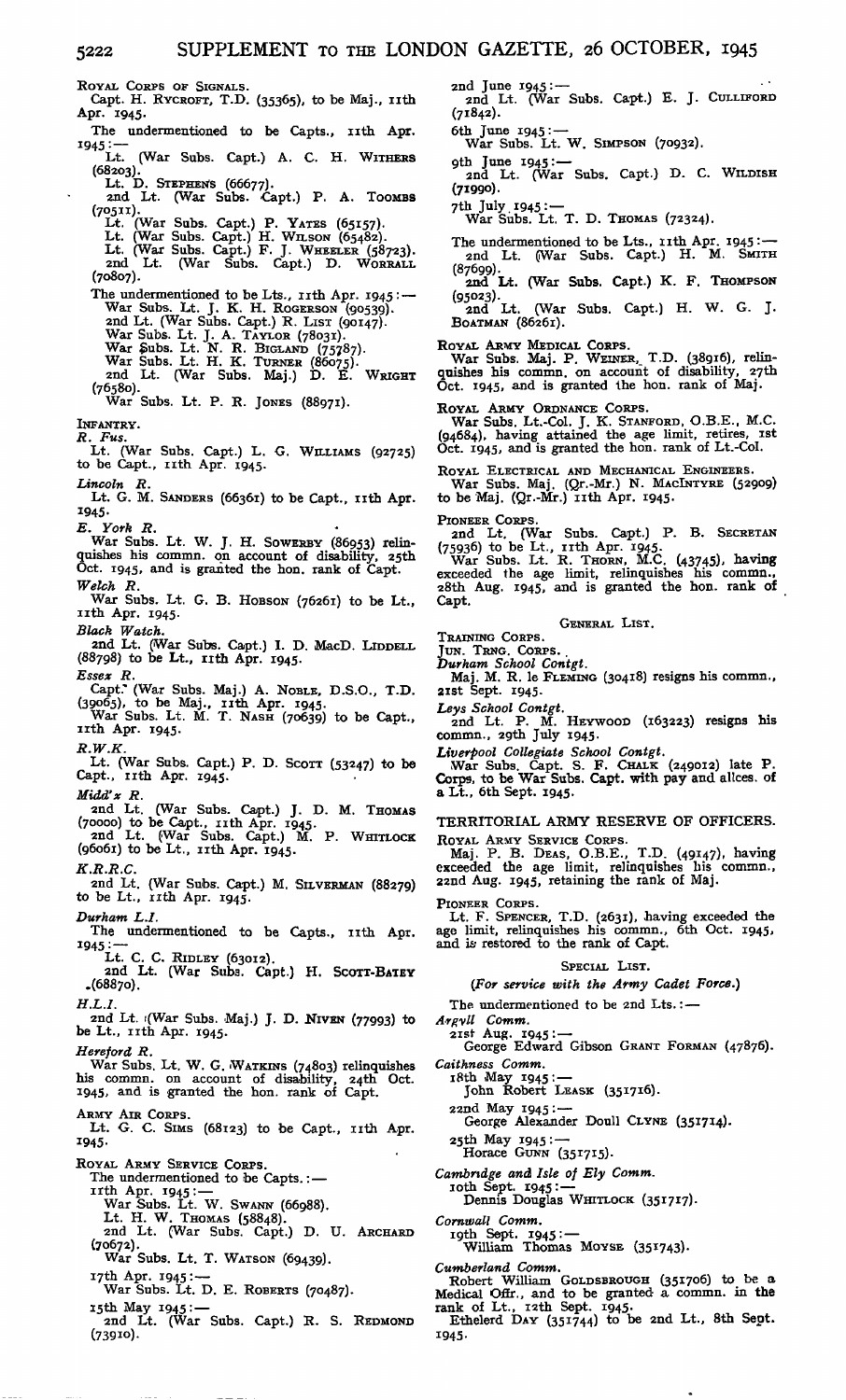### SUPPLEMENT TO THE LONDON GAZETTE, 26 OCTOBER, 1945 5223

The undermentioned to be and Lts.: $-$ *Denbigh and Flint Comm.* 2ist Sept. 1945: — William JONES (351745). 26th Sept. 1945: — David Elwyn JONES (351747). Norman WILLIAMS (351746). *Derby Comm.* 3rd Sept. 1945: — Arnold LINTHWAITE (351748). zist Sept. 1945: — John LINNELL (351718). 24th Sept.- 1945: — Tom TRIVETT (351749). *Devon Comm.* i5th Sept. 1945: — Malcolm Borton HALSE (351719). igth Sept. 1945: — George Charles ROWE (351750). *Fife Comm.* 21st Sept. 1945<sup>:</sup> —<br>William Balfour ELDER (351720). *Glamorgan Comm.* 25th July 1945= — Frederick Arthur ISAACS (35I75\*)- 3rd Sept. 1945: --<br>Evan Matthew Evans (351721). *Gloucester Comm.* ngth Sept. 1945: —<br>Dennis Walter BERRY (351752).<br>Raymond Arthur ENGLAND (351722).<br>Walter Philip JARRETT (351742). 30th Sept. 1945: — Bartle Horace Berners UPCHER (35\*753)- *Hampshire and Isle of Wight Comm.* i7th Sept. 1945: — Alfred James Cyril JOHNSON (351723)- *Herts Comm.* ist July 1945: — John Dennis NORRIS (351724). 24th Sept. 1945: — Walter Henry NEWBERY (351727). Arthur James SMITH (351725). William Patrick STOGDON (351726). *Kent Comm.*<br>
12th July 1945: —<br>
James Oliver ARTER (351730). i6th July 1945: — Stanley Roland AMBROSE (351729). Henry William Alexander BROWN (351756). Edward Charles JONES (351731). Peter LORIMER (351707). Harry Leslie MILLER (351755). Cyril PAYNE (351708). i2th Sept. 1945:— Alan William Charles WIGGINS (351728).

*Lancashire (East) Comm.* 12th Sept. 1945: — Harold Henry BARLOW (351757). Thomas Henry SHAW (351758). *Leicester Comm.*<br>
IIth Sept. 1945: —<br>
Frank BURDETT (351709).<br>
Donald George CRACKNELL (351659).<br>
Alfred Stanley WARNER (351710). *Northern Ireland Comm.* 18th Sept. 1945: — Robert DICKSON (351754). *Northumberland Comm.* 2nd Aug. 1945: — Thomas MOFFAT (351759). *Somerset Comm.* 26th Sept. 1945: — James BOULTON (351733). Peter Crossley DALE (351735). William Bruno GLASOW (351734). Kenneth Frederick ROSSER (351732). *Stafford Comm.* i2th Sept. 1945: — John Alexander WILLIAMS (351711). *Wilts. Comm.* i4th July 1945: — Francis Richard ASHTON-SHARPE (351738). 2ist July 1945: — Stanley Kelvin BROWN (351712). 22nd Sept.  $1945$ : Thomas GROVES (351737). 25th Sept. 1945: — William George DOWDLE (351736). *Yorkshire (West Riding) Comm.* 17th Sept. 1945: -Barrington Fearnley RHODES (351713). 2ist Sept. 1945 : — Richard JARVIS (351740). Frank MACHIN (351739). Archie STEEL (351741). WOMEN'S FORCES. AUXILIARY TERRITORIAL SERVICE. The undermentioned relinquish their commns.: --<br>
1st Sept. 1945: --<br>
War Subs. Sub. E. B. WARRILOW (260644).

- i4th Sept. 1945: War Subs. Sub. B. D. LANCELEY (223038).
- 22nd Sept. 1945: War Subs. Sub J. HEANE (263510).
- 15th Oct. 1945: —<br>- War Subs. J. Comd. C. E. Cun<mark>dy-Cooper</mark><br>(192603). War Subs. Sub. R. M, C. ANDERSON (211295).

LONDON

PRINTED AND PUBLISHED BY HIS MAJESTY'S STATIONERY OFFICE To be purchased directly from H.M. STATIONERY OFFICE at the following addresses: York House, Kingsway. London, W C.2; 13a Castle Street, Edinburgh 2;<br>39-41 King Street, Manchester 2; 1 St. Andrew's Crescent, Cardiff;<br>80 Chichester Street, Belfast; or through any bookseller 1945

Price Sixpence net